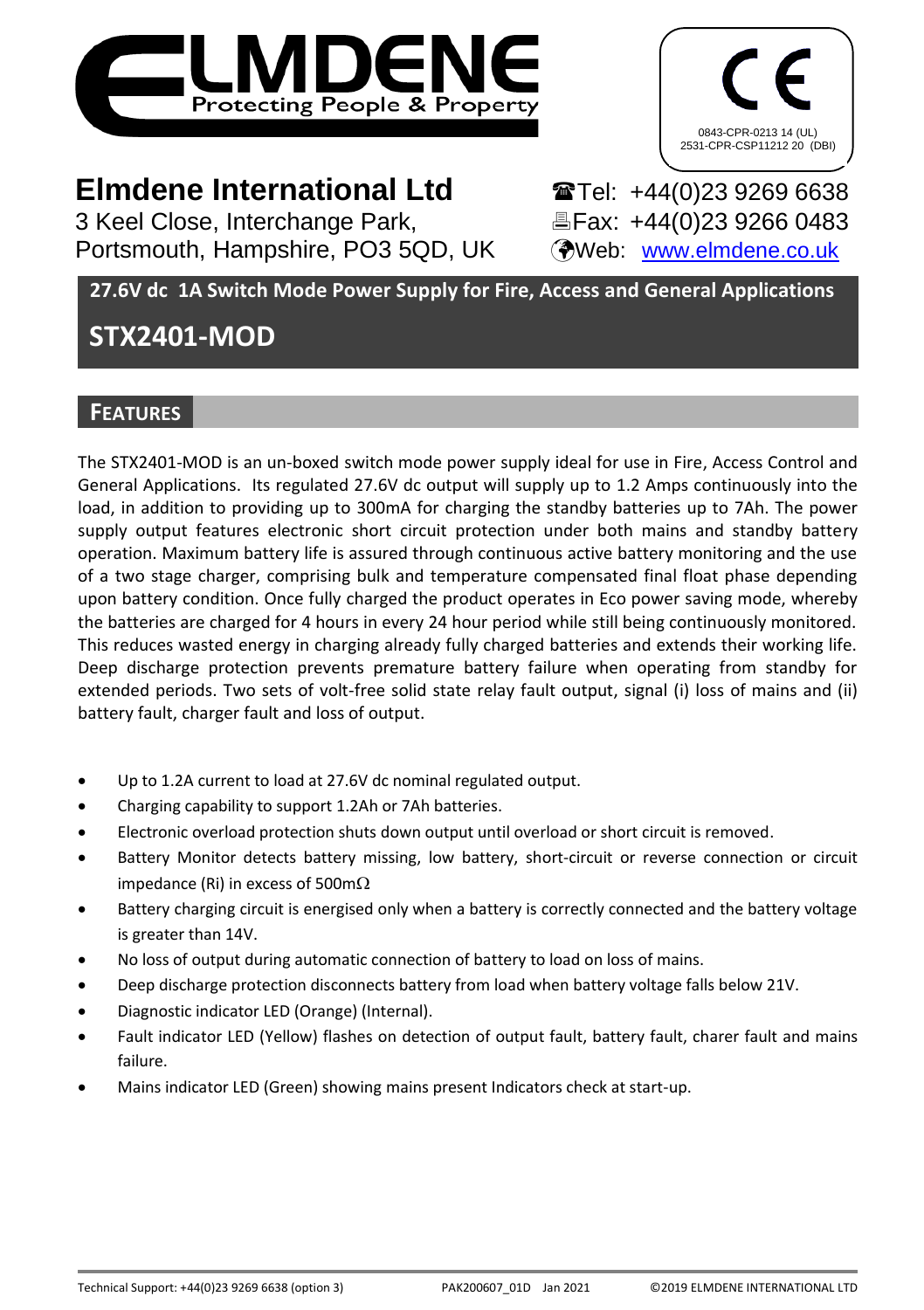

# **SPECIFICATION**

### **Mains Input**

| <b>Rated Voltage</b>  | $110 - 240V$ ac                  |  |
|-----------------------|----------------------------------|--|
| (Operational voltage) | $(90 - 264V ac)$                 |  |
| Frequency             | 50/60Hz                          |  |
| Input current         | < 1.0 Amps at full load          |  |
| Inrush current        | 5A Max at 25 °C 110V ac for 10ms |  |
| Fuse                  | T1.6A 20mm, 250V ac HRC          |  |

#### **Output**

| Voltage at full load             |                                                                  |        |  |  |
|----------------------------------|------------------------------------------------------------------|--------|--|--|
| Mains power                      | 27.0 - 28.3V dc (27.6V nominal)                                  |        |  |  |
| Battery standby                  | $20.3 - 26.0V$ dc                                                |        |  |  |
| Ripple                           | <100 mV pk - pk max @ Rated Voltage                              |        |  |  |
| Fuse                             |                                                                  |        |  |  |
| Load                             | F <sub>1.6</sub> A                                               |        |  |  |
| Battery                          | F1.6A                                                            |        |  |  |
| <b>Battery mode selected</b>     | 1.5Ah                                                            | 7Ah    |  |  |
| <b>Continuous Output Current</b> |                                                                  |        |  |  |
| No charging (Imax B)             | 1.5A                                                             | 1.5A   |  |  |
| With charging (Imax A)           | 1.2A<br>1.2A                                                     |        |  |  |
| <b>Battery Capacity</b>          | 2 x 1.2Ah 12V<br>2 x 7Ah 12V                                     |        |  |  |
| eg                               |                                                                  |        |  |  |
| <b>PowerSonic model</b>          | PS12021<br>PS12070                                               |        |  |  |
| Yuasa model                      | NP1.2-12                                                         | NP7-12 |  |  |
| <b>Battery Charging</b>          | Constant current bulk charging to 80% capacity within 24 hours   |        |  |  |
|                                  | Float charging to 100% within 48 hours                           |        |  |  |
|                                  | Eco charging and check every 24 hours – (for up to 8 hours pulse |        |  |  |
|                                  | charge dependent on temperature)                                 |        |  |  |
| Constant current charge          | 0.3A                                                             |        |  |  |
| Low battery threshold voltage    | 23V                                                              |        |  |  |
| Deep discharge protection        | Threshold voltage - 21V                                          |        |  |  |
| Quiescent current - no load      | < 30mA @ 27.6V                                                   |        |  |  |
| Quiescent current - batt cut off | 0mA @ 27.6V                                                      |        |  |  |

### **Mechanical**

| <b>Product Reference</b>                               | <b>STX2401-MOD</b> |
|--------------------------------------------------------|--------------------|
| <b>Module Dimensions</b><br>$w \times h \times d$ (mm) | 150 x 207 x 52     |
| Weight (kg)                                            | 0.34               |

### **Environmental**

| Temperature – Operating | -10 to +40°C (operating) 75% RH non-condensing |
|-------------------------|------------------------------------------------|
| Temperature - Storage   | $-20$ to $+80^{\circ}$ C (storage)             |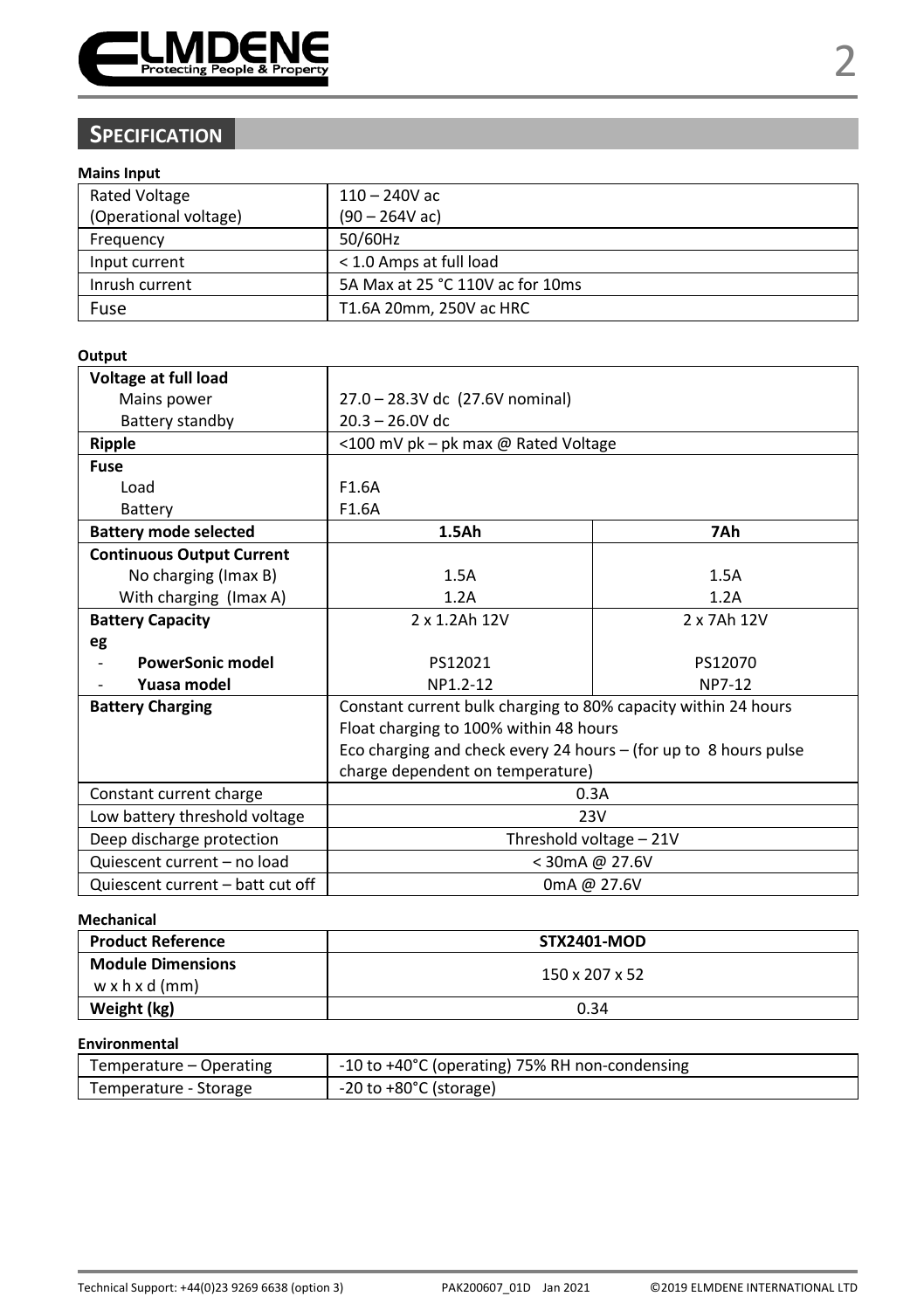

#### **Connections and Signalling outputs**

| Load Output $+/-$              | Screw terminals Voltage output to load                           |  |
|--------------------------------|------------------------------------------------------------------|--|
| <b>GEN PSU Fault (normally</b> | 0.10A @ 60V dc 16 $\Omega$ solid state relay contacts, volt free |  |
| closed contact)                | Open if Mains failed and battery voltage <23V or fault PSU fault |  |
|                                | condition, (see below)                                           |  |
| EPS Fault (normally closed     | 0.10A @ 60V dc 16 $\Omega$ solid state relay contacts, volt free |  |
| contact)                       | Open if loss of mains for >10 seconds                            |  |
| Temperature sensor             | Thermistor input from supplied battery terminal thermistor.      |  |
| $BAT + / -$                    | Connection to back up battery using supplied battery lead.       |  |

# **SIGNALLING AND DIAGNOSTICS**

#### **Fault Outputs**

| <b>EPS Fault</b> | <b>GEN Fault</b> | Condition | <b>Possible Cause</b>     | <b>Action</b>             |
|------------------|------------------|-----------|---------------------------|---------------------------|
| <b>CLOSED</b>    | <b>CLOSED</b>    | Normal    | Mains present             | None                      |
|                  |                  | operation | Battery healthy           |                           |
| OPEN             | <b>CLOSED</b>    | Standby   | Mains lost                | Investigate loss of mains |
|                  |                  | Mode      | Battery driving load      |                           |
| <b>CLOSED</b>    | OPEN             | Fault     | <b>Blown fuses</b>        | Investigate fault source  |
|                  |                  | Present   | Battery fault             | using diagnostic LED      |
|                  |                  |           | Internal fault            | Rectify fault where       |
|                  |                  |           |                           | possible                  |
| OPEN             | OPEN             | PSU       | Mains lost                | Restore mains as soon     |
|                  |                  | Shutdown  | Standby battery exhausted | as possible               |

#### **LED Indication**

| YELLOW LED         | <b>Fault LED</b> |
|--------------------|------------------|
| <b>GREEN LED</b>   | Mains supply On  |
| <b>DIAGNOSTICS</b> | Diagnostic LED   |

### **Fault Diagnostic table – Front panel - User**

| <b>Yellow LED</b><br>Fault        | <b>Green LED</b><br><b>Mains</b> | <b>Condition</b>    | <b>Possible Cause</b>                                 | <b>Action</b>                |
|-----------------------------------|----------------------------------|---------------------|-------------------------------------------------------|------------------------------|
| OFF                               | OΝ                               | Normal<br>operation | Mains present<br>Battery healthy                      | None                         |
| <b>FLASH</b><br><b>CONTINUOUS</b> | ON OF OFF                        | Fault               | <b>Blown fuses</b><br>Battery fault<br>Internal fault | Contact service<br>engineer  |
| 1 PULSE                           | <b>OFF</b>                       | Standby Mode        | Mains lost<br>Battery driving load                    | Investigate loss of<br>mains |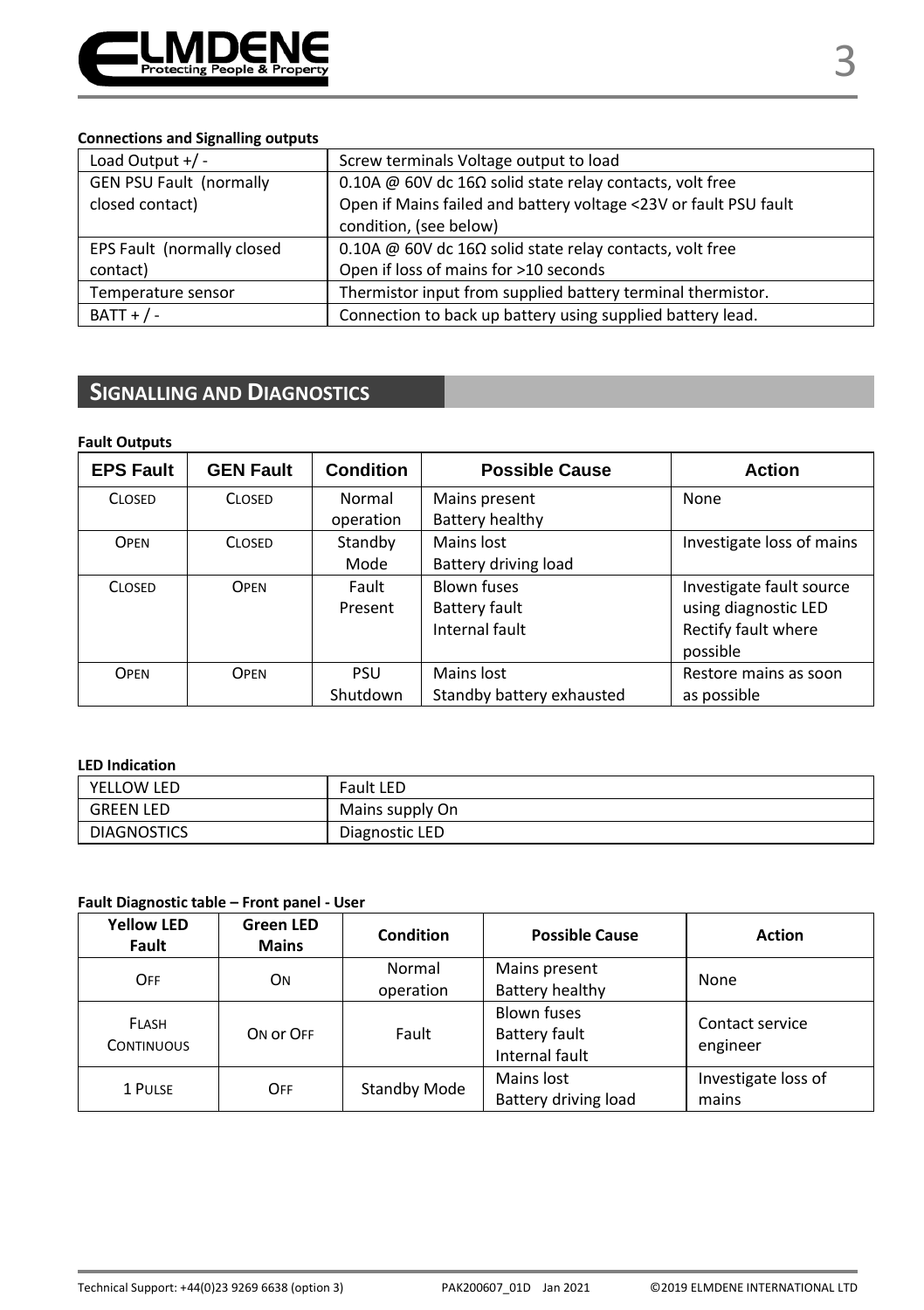

#### **Fault Diagnostic table – Internal - Engineer**

| <b>Orange LED</b><br><b>Diagnostic</b> | <b>Green LED</b><br><b>Mains</b> | Condition                             | <b>Possible Cause</b>                                                              | <b>Action</b>                                                                                            |
|----------------------------------------|----------------------------------|---------------------------------------|------------------------------------------------------------------------------------|----------------------------------------------------------------------------------------------------------|
| OFF                                    | ON                               | Normal operation                      | Mains present<br>Battery fully charged                                             | None                                                                                                     |
|                                        | OFF                              | Standby<br>Operation                  | Mains Lost. No faults present<br>Battery driving load                              | Investigate loss of mains                                                                                |
| FLASH<br><b>CONTINUOUS</b>             | ON OF OFF                        | No output                             | Output fuse blown<br>Output overload<br>Output short circuit                       | Check and replace output<br>fuse<br>Disconnect output load<br>and test load                              |
| 1 PULSE                                | ON                               | <b>Battery Charging</b>               | No faults active<br>Battery charging normally but<br>< 90% of full charge          | None                                                                                                     |
| 2 PULSES                               | ON                               | No Battery                            | <b>Battery disconnected</b><br>Battery fuse blown<br>Battery heavily discharged    | Check battery<br>connections<br>Check battery fuse<br>Check battery condition<br>Replace battery if aged |
|                                        | OFF                              | Low Battery Volts                     | <b>Standby Mode</b><br>Battery almost discharged                                   | Restore mains                                                                                            |
| 3 PULSES                               | ON OF OFF                        | <b>Battery Fault</b>                  | High impedance in battery<br>connection<br>Battery internal fault                  | Check battery<br>connections for<br>corrosion. Replace<br>battery if aged                                |
| 4 PULSES                               | ON OF OFF                        | Charger Fault                         | Internal failure of battery charger                                                | Return to manufacturer                                                                                   |
| 5 PULSES                               | ON OF OFF                        | Battery<br>Temperature<br>Probe Fault | Battery temperature monitor<br>disconnected or damaged<br>PSU running in Safe Mode | Check temperature<br>sensor connections and<br>condition of sensor.<br>Replace if suspect                |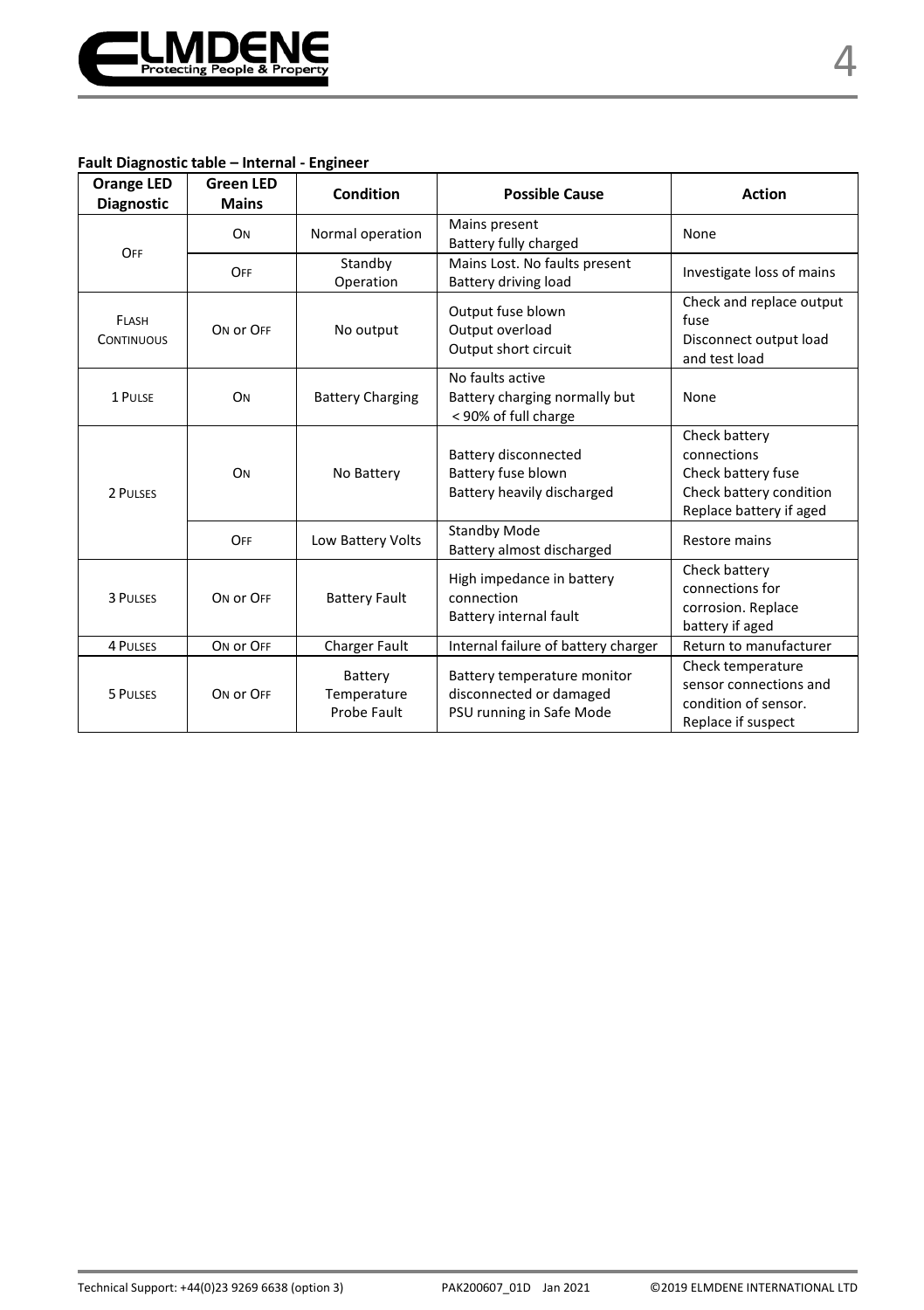

### **INSTALLATION**

This unit is only suitable for installation as permanently connected equipment. The PSU is NOT SUITABLE for external installation.

This unit must be fed from a mains power source having a separate (approved) disconnect device and fitted with a fuse or other over-current protection device rated at 5A maximum. Ensure that the disconnect device used has appropriate earth fault protection to the applicable standard.

Where the PSU is used to provide power to a fire alarm circuit, the mains isolation and disconnect device should be provided solely for this purpose and be suitably marked "FIRE ALARM – DO NOT TURN OFF". All cabling should meet national and local fire system installation regulations, e.g. FP200 type cable for high integrity installations.

Where the PSU is used for other applications, it should be installed according to all relevant safety regulations applicable to that application.

Where the GEN PSU Fault and EPS Fault outputs are used, they should only be connected to circuits having voltages less than 60V dc.

#### **Cable Sizing**

- 1) Mains input cable must be to the applicable standard with a 5A or greater current capacity, i.e. 0.75mm<sup>2</sup> nominal conductor area, having a minimum operating voltage of 300/500V ac.
- 2) The low voltage output cable must be sized to carry the rated load current to the devices connected to the PSU.
- 3) All cabling should be securely fastened in position.

#### **Mounting the Module**

4) Fix the module into chosen enclosure using 3 x fixing points as per Fig 1 (All fixings must be used). Ensure sufficient space for heat dissipation and adequate ventilation to avoid overheating of the unit or associated batteries.



# **COMMISSIONING**

#### **Mains Power Up**

- 1) With no external connections made to the PSU, connect the mains input wires to the terminal block, *ensuring that the mains isolator (disconnect device) is open*. Fasten wiring in place with cable tie to saddle. *Note: Equipment must be earthed.*
- 2) Apply mains input. Confirm that all LED indicators flash on briefly proving integrity of indicating circuits. Ensure that the green Mains LED then stays illuminated and that the yellow Fault LED flashes after approximately 3s (indicating a disconnected battery).
- 3) Disconnect the mains power.

#### **Load Output and Remote Signalling**

- 4) Connect the EPS and GEN PSU Fault outputs to the appropriate inputs of control equipment if remote fault monitoring is required.
- 5) Connect the load (output) wiring as shown in Figure 2.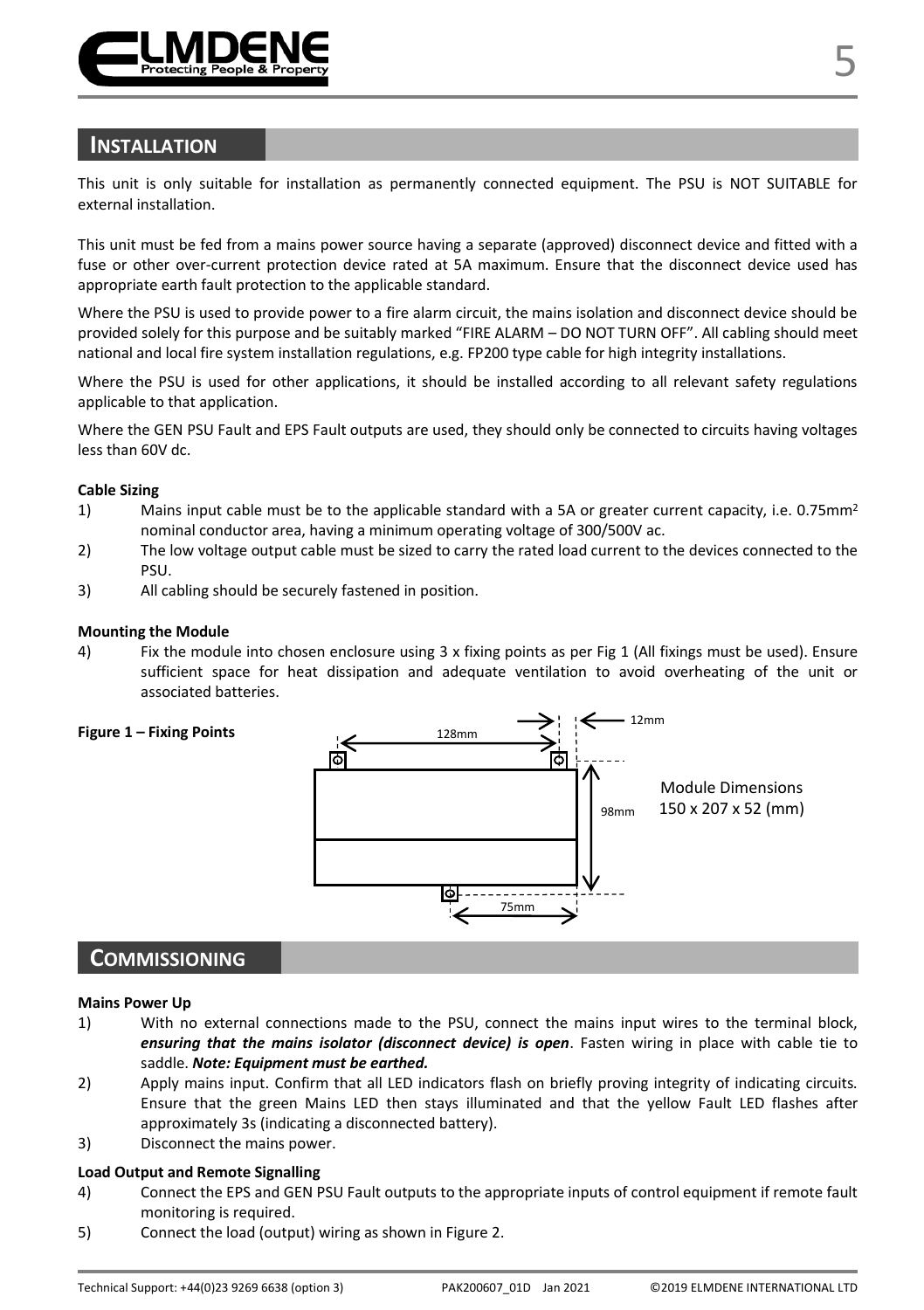

#### **Figure 2 - Connections**



- 6) Re-apply mains. Verify that the green Mains LED illuminates and the yellow Fault LED flashes after approximately 3s (disconnected battery).
- 7) If connected, verify that the EPS Fault monitor shows a *closed* contact and the GEN PSU Fault monitor shows an *open* contact.
- 8) Perform a full functional test of system including full alarm condition.
- 9) Disconnect the mains.
- 10) For 17Ah batteries fit the link to the Battery select pins as indicated, for 7Ah or 2.1Ah batteries remove link, as shown in Figure 2.

#### **Figure 3 – Terminal labels**



#### **Standby Battery**

- 11) With mains *disconnected,* connect the two 12V standby batteries in series using the single cable provided. Connect the *negative* of one battery to the *positive* of the other. *DO NOT CONNECT* the other two battery terminals to each other.
- 12) Connect the free Positive and Negative terminals of the batteries to the PCB terminals Batt+ and Batt using the cables provided. See Figure 2 and 3.
- 13) Connect the battery temperature sensor (two white wires) to the PCB terminals Temp Sense. See Figure 3. Wires can be connected either way around.
- 14) Re-apply mains and, after the LED indicators initial start-up flash, verify that the yellow Fault LED does not flash (battery connection detected). Verify that the remote GEN PSU Fault monitor shows a *closed* contact.
- 15) Disconnect the mains power. Verify that the green Mains LED extinguishes and the yellows Fault LED starts to pulse (indicating that the PSU is running from its standby batteries).
- 16) If connected, verify that the EPS Fault monitor shows an *open* contact and the PSU Fault monitor shows a *closed* contact.
- 17) Perform a full functional test of system including full alarm condition. Verify that the standby batteries can support the system load. Note: ensure batteries have sufficient charge.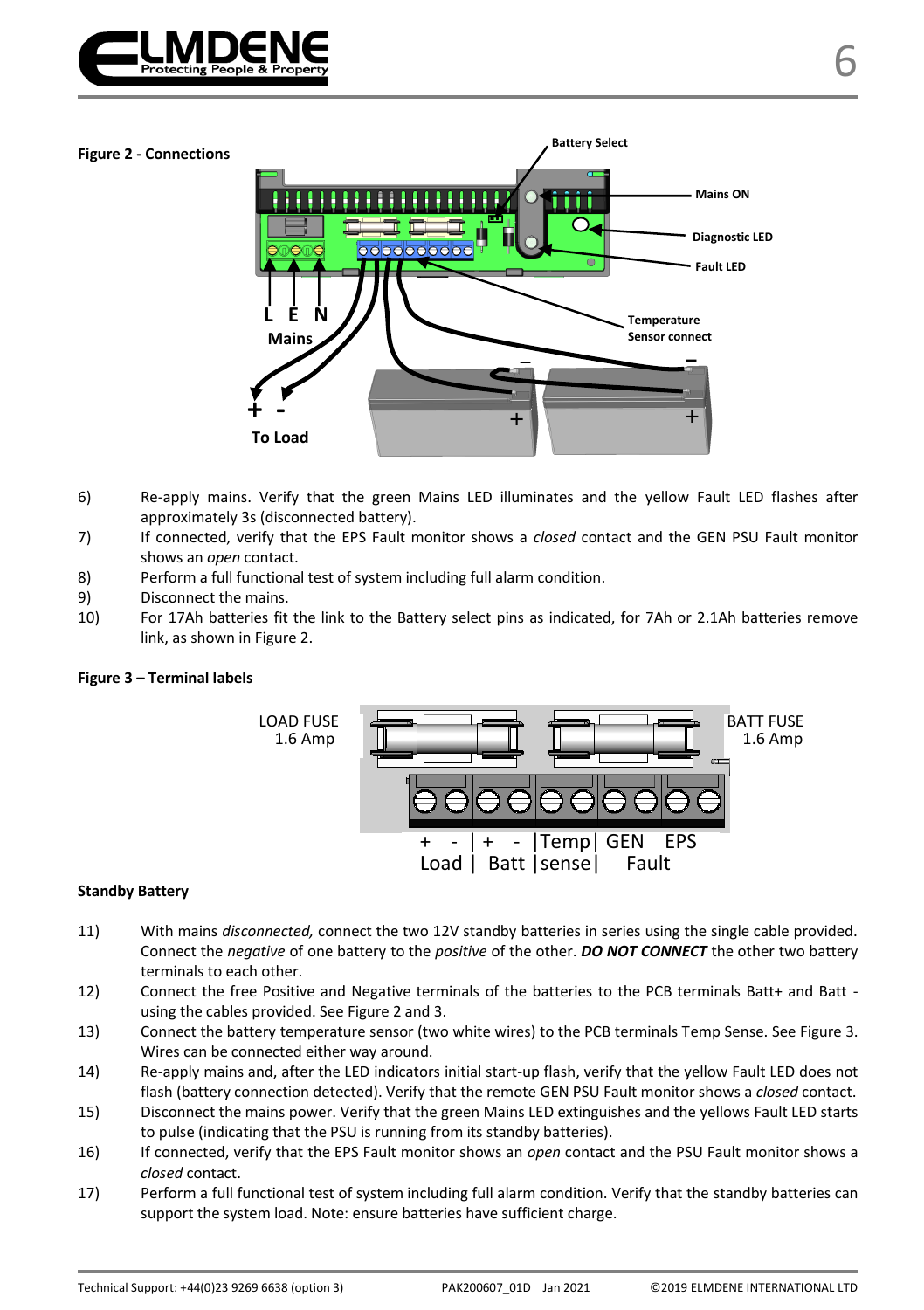

#### **Final**

- 
- 18) Reconnect the mains. Verify that the green Mains LED illuminates and the yellow Fault LED extinguishes.<br>19) If connected, verify that the EPS Fault monitor shows a closed contact and the GEN PSU Fault monit 19) If connected, verify that the EPS Fault monitor shows a *closed* contact and the GEN PSU Fault monitor shows a *closed* contact.

**NOTE: Batteries must be connected before mains power is applied to enable the batteries to be utilised. When replacing batteries, re-connect new batteries and then cycle the mains power.** 

# **OPERATING INSTRUCTIONS**

In the event of loss of mains, a battery fault or a GEN PSU fault, the corresponding Fault signal contacts will open.

If the output of the PSU fails, the cause of the failure should be investigated e.g. short circuit load, connection of a deeply discharged battery. The fault should be rectified before restoring power to the PSU. If any of the fuses require replacing, ensure the correct fuse rating and type is used.

# **MAINTENANCE**

This unit is intended for use by Service Personnel only. There are NO USER SERVICEABLE parts inside.

There is no regular maintenance required of the PSU other than periodic testing, and replacement of the standby battery. *Reference should be made to the battery manufacturer's documentation to determine typical/expected battery life with a view to periodic replacement of the battery.* 

# **COMPLIANCE**

*Elmdene International Ltd declares, where applicable, that this device is in compliance with the essential requirements and other related provisions of the new LV 2014/35/EU and EMC 2014/30/EU directive as well as the latest ROHS2 2011/65/EU, WEEE 2012/19/EU and Battery 2013/56/EU directives*

Where you see these symbols:

Certification level



Products marked with these symbols cannot be disposed of as unsorted municipal waste in the European Union.



See the product documentation for specific battery information. The battery is marked with this symbol, which may include lettering to indicate cadmium (Cd), lead (Pb), or mercury (Hg). For proper recycling, return the products to your supplier or to a designated collection point. For more information see[: www.recyclethis.info.](http://www.recyclethis.info/)